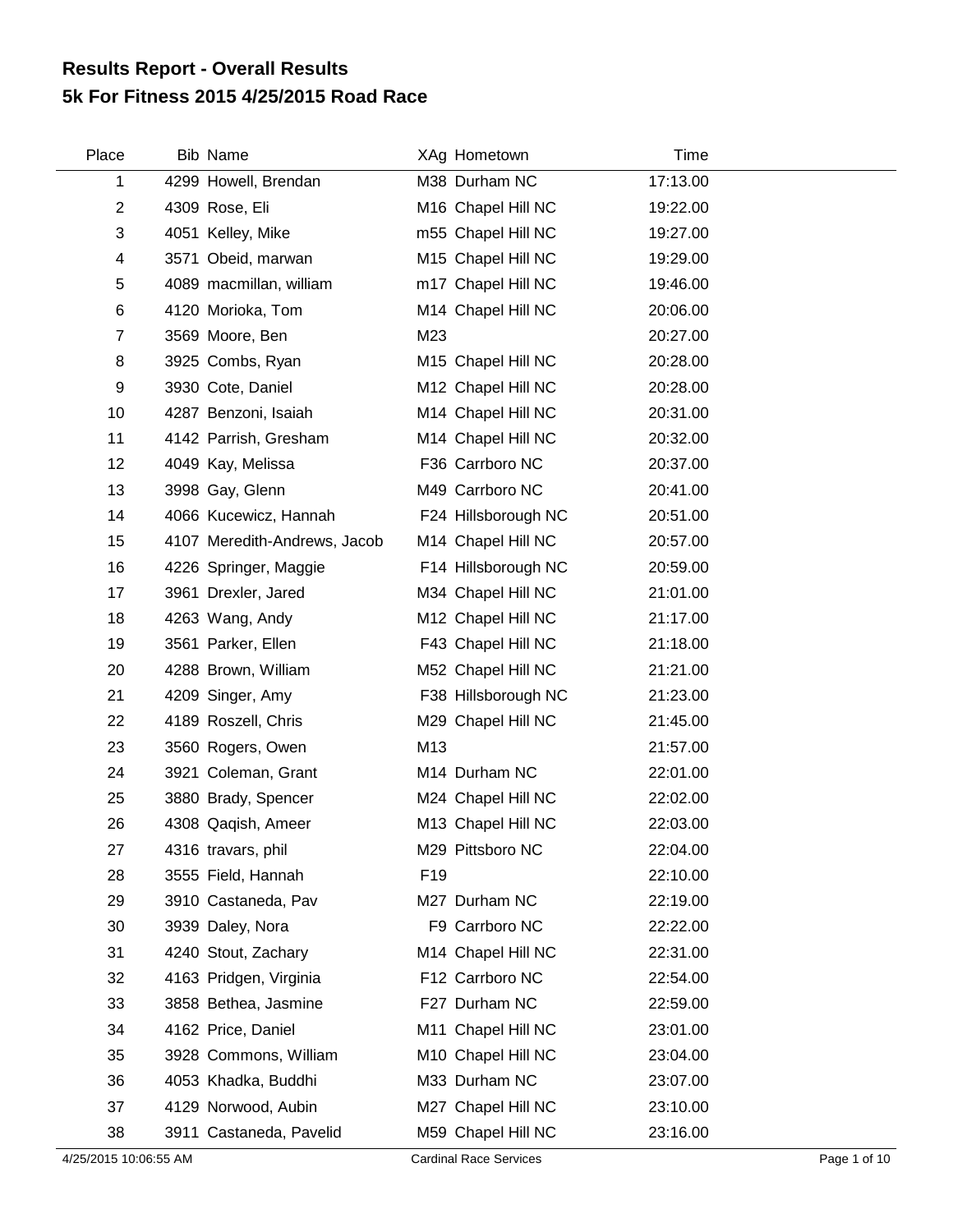| Place | <b>Bib Name</b>            | XAg Hometown       | Time     |  |
|-------|----------------------------|--------------------|----------|--|
| 39    | 4130 Norwood, Hollin       | M34 Chapel Hill NC | 23:19.00 |  |
| 40    | 4124 Munoz del Amo, Carlos | M38 Carrboro NC    | 23:22.00 |  |
| 41    | 4116 minogue, michael      | M53 Chapel Hill NC | 23:24.00 |  |
| 42    | 4134 Ortez, Mathew         | M18 Carrboro NC    | 23:26.00 |  |
| 43    | 3865 Blumhardt, Jack       | M14 Chapel Hill NC | 23:27.00 |  |
| 44    | 4006 Granados, Nicholas    | M12 Carrboro NC    | 23:29.00 |  |
| 45    | 4048 Kay, Kevin            | M38 Carrboro NC    | 23:31.00 |  |
| 46    | 4075 LeMoine, Coleman      | M14 Chapel Hill NC | 23:43.00 |  |
| 47    | 3864 Blumhardt, Glen       | M46 Chapel Hill NC | 23:52.00 |  |
| 48    | 4239 Stout, Samuel         | M11 Chapel Hill NC | 23:53.00 |  |
| 49    | 4186 Rogers, Amy           | F9 Carrboro NC     | 23:58.00 |  |
| 50    | 4023 Hickerson, Michelle   | F45 Chapel Hill NC | 24:04.00 |  |
| 51    | 3894 Calderon, Andres      | M36 Pittsboro NC   | 24:16.00 |  |
| 52    | 4160 Preisser, Hannah      | F10 Chapel Hill NC | 24:17.00 |  |
| 53    | 3868 Bolon, Nate           | M17 Chapel Hill NC | 24:23.00 |  |
| 54    | 3869 Bolon, Roxane         | F14 Chapel Hill NC | 24:23.00 |  |
| 55    | 4018 Hayes, Matthew        | M25 Carrboro NC    | 24:24.00 |  |
| 56    | 4062 Knight, Ann Marie     | F11 Chapel Hill NC | 24:25.00 |  |
| 57    | 4270 Westman, Riley        | M11 Chapel Hill NC | 24:31.00 |  |
| 58    | 3873 Bowman, Melinda       | F28 Chapel Hill NC | 24:45.00 |  |
| 59    | 4243 Tachman, Tyler        | M13 Chapel Hill NC | 24:45.00 |  |
| 60    | 4256 Vogan, Kaleigh        | F26 Carrboro NC    | 24:51.00 |  |
| 61    | 4238 Stout, Jason          | M44 Chapel Hill NC | 24:57.00 |  |
| 62    | 4175 Reynolds, Brett       | M13 Chapel Hill NC | 25:00.00 |  |
| 63    | 3551 Yoder, Jason          | M42 Carrboro NC    | 25:01.00 |  |
| 64    | 3879 Brady, Amanda         | F24 Chapel Hill NC | 25:02.00 |  |
| 65    | 4227 Srithai, Tony         | M32 Durham NC      | 25:03.00 |  |
| 66    | 3924 Combs, Chris          | M47 Chapel Hill NC | 25:08.00 |  |
| 67    | 3962 Duquette, Kevin       | M27 Durham NC      | 25:10.00 |  |
| 68    | 4257 Vogel, Abigail        | F11 Chapel Hill NC | 25:11.00 |  |
| 69    | 4145 Peng, Qiyang          | M14 Chapel Hill NC | 25:12.00 |  |
| 70    | 3853 Bartolanzo, Dasha     | F10 Chapel Hill NC | 25:37.00 |  |
| 71    | 4055 Kilgo, Hope           | F27 Carrboro NC    | 25:37.00 |  |
| 72    | 3956 dodge, mike           | m50 Snow Camp NC   | 25:38.00 |  |
| 73    | 3964 Easthom, Emily        | F15 Chapel Hill NC | 25:42.00 |  |
| 74    | 3556 Campell, Christen     | F30                | 25:46.00 |  |
| 75    | 3848 Baird, Kaitlin        | F25 Chapel Hill NC | 25:48.00 |  |
| 76    | 4242 Tachman, Mark         | M58 Chapel Hill NC | 25:51.00 |  |
| 77    | 4214 Smith, Brynn          | F23 Chapel Hill NC | 25:54.00 |  |
| 78    | 4193 Sanchez Cruz, Daniel  | M25 Chapel Hill NC | 25:56.00 |  |
| 79    | 4094 Mann, Rachel          | F27 Durham NC      | 26:01.00 |  |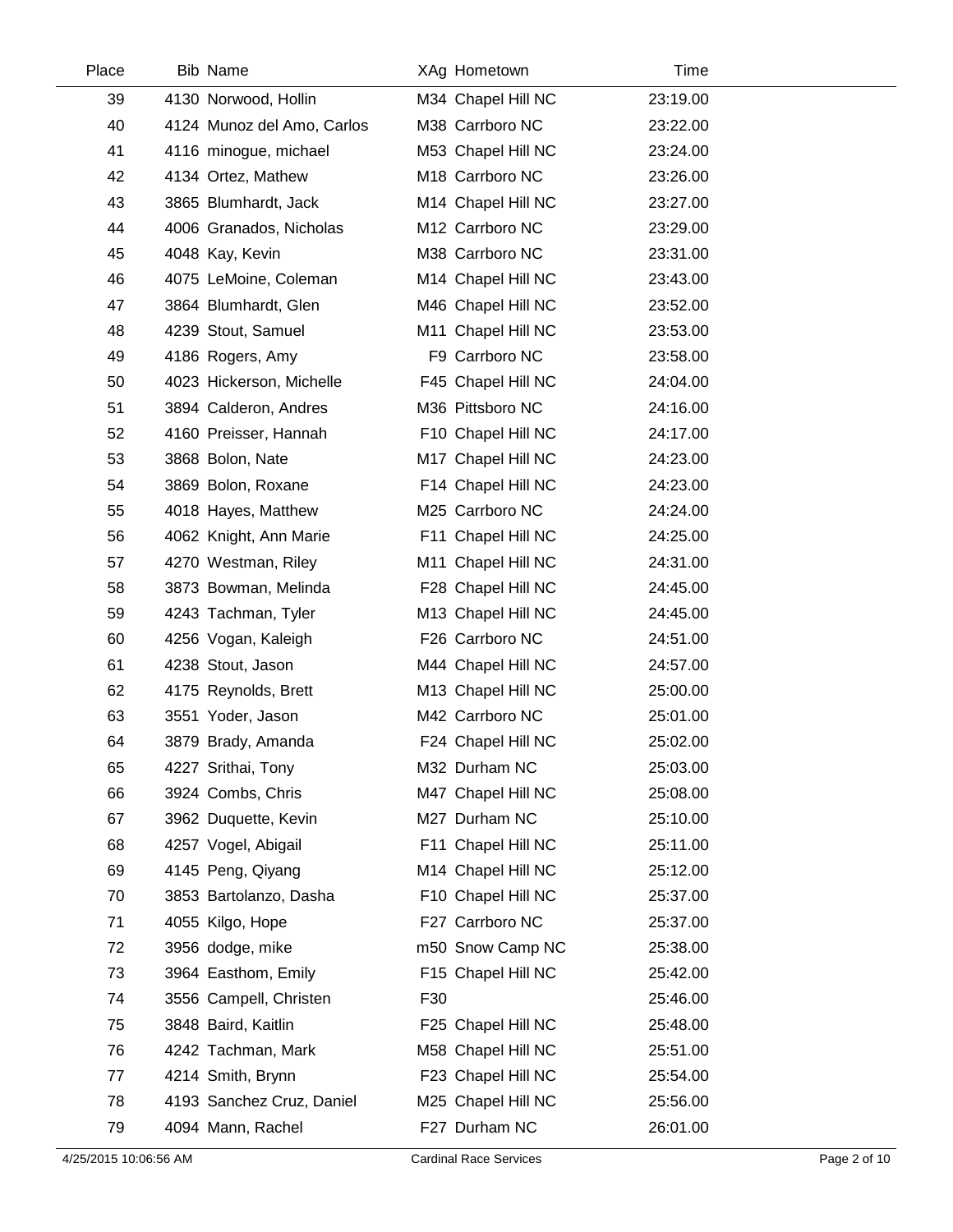| Place | <b>Bib Name</b>          |                 | XAg Hometown        | Time     |
|-------|--------------------------|-----------------|---------------------|----------|
| 80    | 3840 Althouse, Owen      |                 | M12 Chapel Hill NC  | 26:04.00 |
| 81    | 4045 Jones, Steven       |                 | M46 Chapel Hill NC  | 26:07.00 |
| 82    | 4036 Ironside, Elizabeth |                 | F53 Carrboro NC     | 26:09.00 |
| 83    | 3913 Cavanaugh, Mark     |                 | m41 Chapel Hill NC  | 26:10.00 |
| 84    | 4072 Lange, Carter       |                 | M8 Chapel Hill NC   | 26:14.00 |
| 85    | 3981 Flynn, Michael      |                 | M64 Carrboro NC     | 26:29.00 |
| 86    | 4039 Jakubiak, Michael   |                 | M37 Durham NC       | 26:39.00 |
| 87    | 4177 Reynolds, Craig     |                 | M43 Chapel Hill NC  | 26:44.00 |
| 88    | 3568 Maclean, Quinn      | M14             |                     | 26:45.00 |
| 89    | 4052 Kenney, Seamus      |                 | M40 DURHAM NC       | 26:48.00 |
| 90    | 3942 Davis, Allen        |                 | M50 Chapel Hill NC  | 27:03.00 |
| 91    | 3989 Friedman, Stephen   |                 | M48 Carrboro NC     | 27:07.00 |
| 92    | 3988 Friedman, Noah      |                 | M13 Carrboro NC     | 27:08.00 |
| 93    | 4022 Hickerson, Jacob    |                 | M14 Chapel Hill NC  | 27:18.00 |
| 94    | 4141 Parr, LeAnne        |                 | F32 Chapel Hill NC  | 27:24.00 |
| 95    | 4171 Rawls, Sharon       |                 | F30 Charlotte NC    | 27:25.00 |
| 96    | 3884 Brickner, Amanda    |                 | F10 Chapel Hill NC  | 27:33.00 |
| 97    | 3885 Brickner, Tom       |                 | M54 Chapel Hill NC  | 27:35.00 |
| 98    | 4168 Ramani, Ashwin      |                 | M43 Chapel Hill NC  | 27:37.00 |
| 99    | 3863 Blumhardt, Felix    |                 | F46 Chapel Hill NC  | 27:37.00 |
| 100   | 4258 Vogel, Julie        |                 | F43 Chapel Hill NC  | 27:38.00 |
| 101   | 4229 Stanley, Liza       |                 | F11 Chapel Hill NC  | 27:41.00 |
| 102   | 4024 Hickerson, Natalie  |                 | F14 Chapel Hill NC  | 27:42.00 |
| 103   | 4302 McNabb, Kelly       |                 | F33 Pittsboro NC    | 27:46.00 |
| 104   | 3558 Calhoun, Cecilia    | F <sub>12</sub> |                     | 27:47.00 |
| 105   | 4091 Malinchock, Cole    |                 | M11 Chapel Hill NC  | 27:49.00 |
| 106   | 3955 dodge, grace        |                 | f14 Snow Camp NC    | 27:51.00 |
| 107   | 4228 Stanley, Katherine  |                 | F47 Chapel Hill NC  | 27:55.00 |
| 108   | 4067 Kucewicz, Jonathan  |                 | M25 Hillsborough NC | 27:56.00 |
| 109   | 3837 Alshoaibi, Sami     |                 | M46 Chapel Hill NC  | 27:57.00 |
| 110   | 3933 Cotton, Michael     |                 | M13 Chapel Hill NC  | 28:07.00 |
| 111   | 4255 Venema, Kirsten     |                 | F46 Chapel Hill NC  | 28:11.00 |
| 112   | 3907 Caress, Lula        |                 | F9 Chapel Hill NC   | 28:12.00 |
| 113   | 4266 Wang, Qunzhao       |                 | M46 Chapel Hill NC  | 28:16.00 |
| 114   | 4096 Maughan, Amelia     |                 | F10 Chapel Hill NC  | 28:21.00 |
| 115   | 3906 Caren, Neal         |                 | M42 Chapel Hill NC  | 28:22.00 |
| 116   | 4077 Limerick, Kylie     |                 | F11 Chapel Hill NC  | 28:23.00 |
| 117   | 4121 Morris, Chris       |                 | M10 Carrboro NC     | 28:30.00 |
| 118   | 4122 Morris, Ingrid      |                 | F39 Carrboro NC     | 28:31.00 |
| 119   | 4012 guerrero, carolina  |                 | F11 Chapel Hill NC  | 28:47.00 |
| 120   | 4019 Henderson, Dorian   |                 | M46 Chapel Hill NC  | 28:49.00 |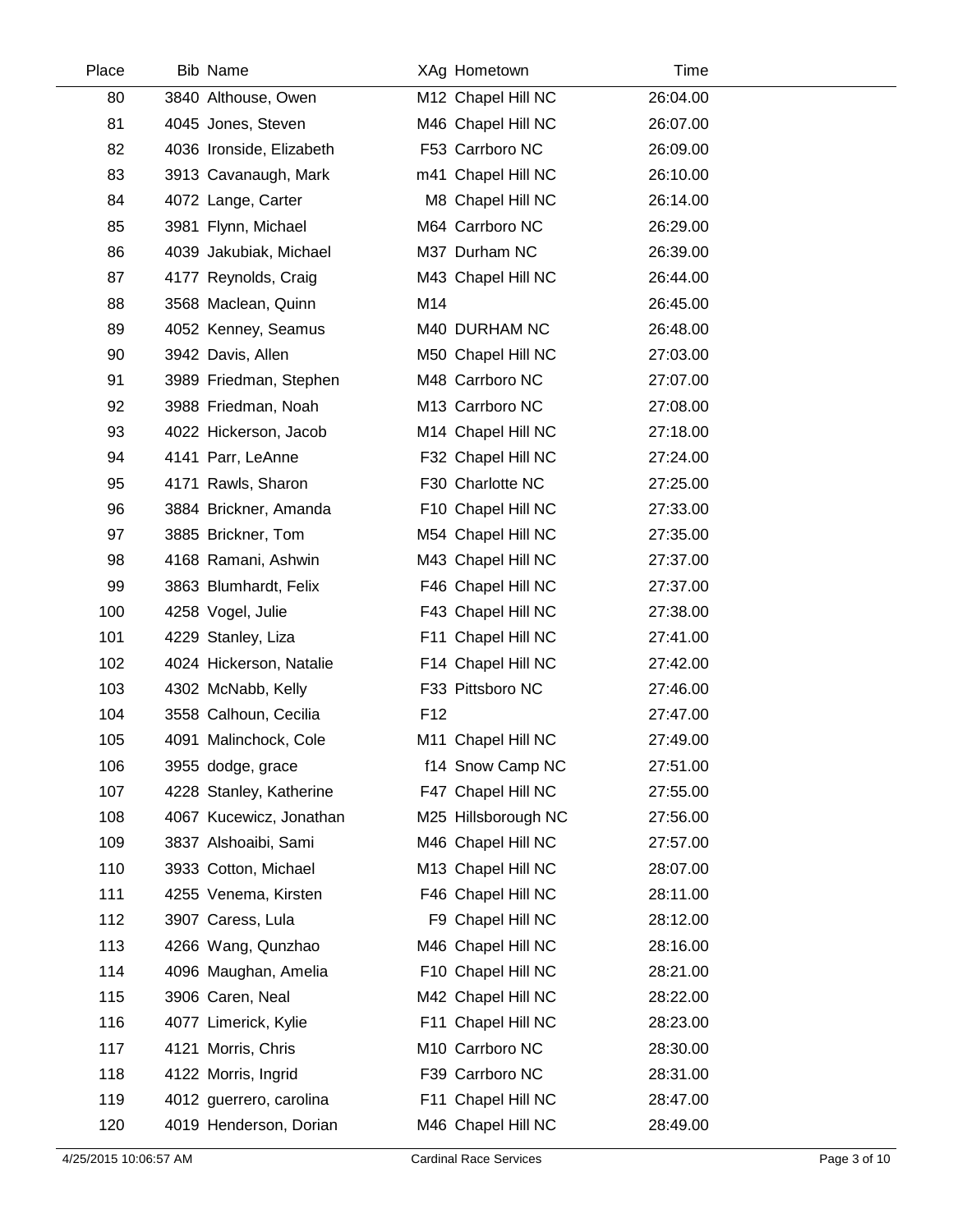| Place | <b>Bib Name</b>           | XAg Hometown        | Time     |  |
|-------|---------------------------|---------------------|----------|--|
| 121   | 4020 Henderson, Phoebe    | F10 Chapel Hill NC  | 28:49.00 |  |
| 122   | 4021 Hernandez, Mariela   | F35 Chapel Hill NC  | 28:52.00 |  |
| 123   | 4273 White, Hailey        | F13 Chapel Hill NC  | 29:00.00 |  |
| 124   | 4275 White, Ken           | M42 Chapel Hill NC  | 29:05.00 |  |
| 125   | 3926 Commons, Finley      | M8 Chapel Hill NC   | 29:07.00 |  |
| 126   | 4161 Preisser, John       | M50 Chapel Hill NC  | 29:09.00 |  |
| 127   | 3919 Coelho, Pedro        | M13 Chapel Hill NC  | 29:10.00 |  |
| 128   | 4222 Spence Scott, Lauren | F28 Chapel Hill NC  | 29:10.00 |  |
| 129   | 4073 Lau, Julia           | F40 Chapel Hill NC  | 29:17.00 |  |
| 130   | 4244 Thomas, Samuel       | M27 DURHAM NC       | 29:32.00 |  |
| 131   | 3957 Doty, Amy            | F40 Durham NC       | 29:34.00 |  |
| 132   | 4148 Pierson, Amber       | F24 Chapel Hill NC  | 30:11.00 |  |
| 133   | 4081 LoFrese, Christopher | M10 Chapel Hill NC  | 30:32.00 |  |
| 134   | 4082 LoFrese, Todd        | M43 Chapel Hill NC  | 30:34.00 |  |
| 135   | 4125 Najera, Cristin      | F36 Durham NC       | 30:44.00 |  |
| 136   | 4265 Wang, Patrick        | M26 Durham NC       | 30:50.00 |  |
| 137   | 4264 Wang, Lili           | F25 Durham NC       | 30:50.00 |  |
| 138   | 4289 Campbell, Ben        | M12 Chapel Hill NC  | 30:52.00 |  |
| 139   | 4050 Kee, Mu Eh           | F13 Chapel Hill NC  | 30:54.00 |  |
| 140   | 3554 Anderson, Cindy      | F55 Chapel Hill NC  | 30:59.00 |  |
| 141   | 4292 ferrell, Aliyah      | F12 Chapel Hill NC  | 31:10.00 |  |
| 142   | 3969 Enders, Johna        | F48 Chapel Hill NC  | 31:15.00 |  |
| 143   | 4046 Kaminski, Luca       | F9 Carrboro NC      | 31:17.00 |  |
| 144   | 4268 Weller, Lynn         | F48 Carrboro NC     | 31:19.00 |  |
| 145   | 4132 Norwood, Rena        | F59 Chapel Hill NC  | 31:19.00 |  |
| 146   | 4190 Royster, Christina   | F39 Durham NC       | 31:20.00 |  |
| 147   | 4293 Ferrell, Emily       | F13 Chapel Hill NC  | 31:25.00 |  |
| 148   | 4236 Stewart, Allison     | F25 Durham NC       | 31:28.00 |  |
| 149   | 4059 Kim, Michelle        | F23 Carrboro NC     | 31:32.00 |  |
| 150   | 3954 Doctor, Stephanie    | F23 Carrboro NC     | 31:37.00 |  |
| 151   | 4304 Morales, Stephany    | F13 Carrboro NC     | 31:42.00 |  |
| 152   | 3966 Eldred, Tracy        | F44 Carrboro NC     | 31:48.00 |  |
| 153   | 3841 Alvarez, Rafael      | M43 Carrboro NC     | 31:49.00 |  |
| 154   | 3900 Campbell, Poppy      | F8 Chapel Hill NC   | 31:57.00 |  |
| 155   | 3931 Cote, Javier         | M52 Chapel Hill NC  | 32:17.00 |  |
| 156   | 4152 Platz, Josie         | F9 Chapel Hill NC   | 32:20.00 |  |
| 157   | 4276 White, Kevin         | M27 Hillsborough NC | 32:23.00 |  |
| 158   | 3936 Cunningham, Patrick  | M25 Chapel Hill NC  | 32:23.00 |  |
| 159   | 3935 Cunningham, Lucie    | F24 Chapel Hill NC  | 32:25.00 |  |
| 160   | 4192 Salier-Ward, Susan   | F45 Durham NC       | 32:26.00 |  |
| 161   | 4002 Glavich, Dominick    | M22 Cary NC         | 32:27.00 |  |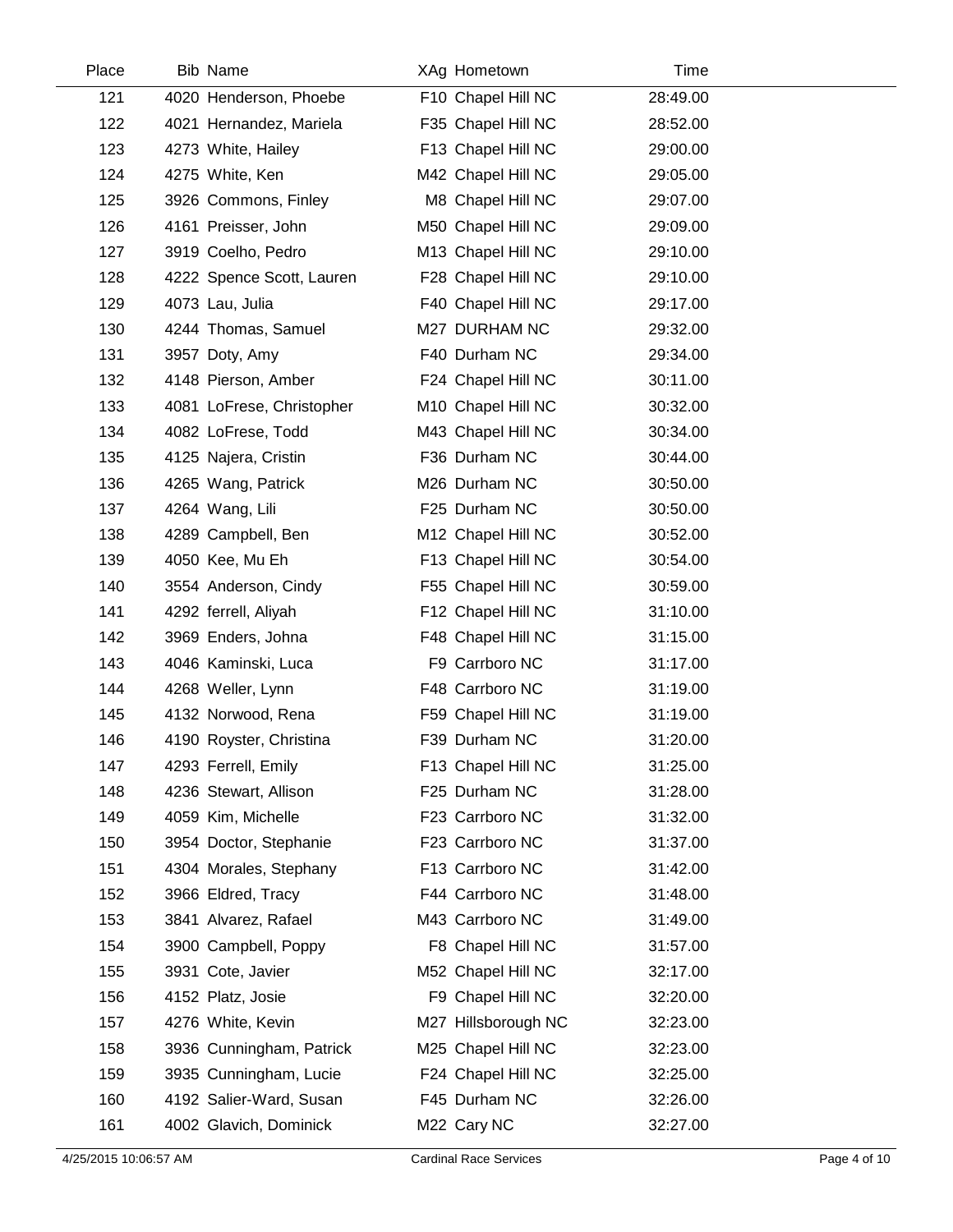| Place | <b>Bib Name</b>              | XAg Hometown        | Time     |
|-------|------------------------------|---------------------|----------|
| 162   | 3843 Athey, Sandra           | F34 Durham NC       | 32:27.00 |
| 163   | 4271 White, Amanda           | F27 Hillsborough NC | 32:33.00 |
| 164   | 3877 Bradford, Gina          | F41 Chapel Hill NC  | 32:35.00 |
| 165   | 3914 Cheshire, Tiffany       | F31 Durham NC       | 32:47.00 |
| 166   | 3855 Bauer, Kat              | F29 Chapel Hill NC  | 32:50.00 |
| 167   | 3890 Burgess, Leigh          | F43 Carrboro NC     | 32:59.00 |
| 168   | 4164 Pugliese, Rachel        | F61 Chapel Hill NC  | 33:04.00 |
| 169   | 4074 Leganza, Alicia         | F29 Durham NC       | 33:04.00 |
| 170   | 4295 Grau, Rachel            | F13 Chapel Hill NC  | 33:05.00 |
| 171   | 3949 Dennis, Caileigh        | F22 Carrboro NC     | 33:10.00 |
| 172   | 3950 Dennis, Jay             | M31 Carrboro NC     | 33:11.00 |
| 173   | 4191 Ruben, Marny            | F43 DURHAM NC       | 33:12.00 |
| 174   | 4144 Peak, Kelly             | F41 Carrboro NC     | 33:20.00 |
| 175   | 4245 Tomaras, Georgia        | F44 Chapel Hill NC  | 33:27.00 |
| 176   | 4126 Nguyen, Billy           | M29 Charlotte NC    | 33:29.00 |
| 177   | 3881 Bredemann, Erin         | F41 Chapel Hill NC  | 33:31.00 |
| 178   | 3882 Bredemann, Henley       | F9 Chapel Hill NC   | 33:34.00 |
| 179   | 4058 Kim, Junseo             | M12 Chapel Hill NC  | 33:36.00 |
| 180   | 4115 Mindich, Lillian        | F39 Chapel Hill NC  | 33:37.00 |
| 181   | 4047 Kaplan, Benjamin        | M7 Chapel Hill NC   | 33:38.00 |
| 182   | 3918 Cobb, Kathryn           | F33 BURLINGTON NC   | 33:49.00 |
| 183   | 4056 Kim, Connor(Gyu Min)    | M11 Chapel Hill NC  | 33:50.00 |
| 184   | 4143 Peak, Emmett            | M7 Carrboro NC      | 33:53.00 |
| 185   | 4285 Woodroffe, Amanda       | F34 Chapel Hill NC  | 34:08.00 |
| 186   | 3842 Andrews, Hillary        | F25 Chapel Hill NC  | 34:21.00 |
| 187   | 3948 Deinert, Nicole         | F31 Chapel Hill NC  | 34:23.00 |
| 188   | 4060 Kim, Young Seok         | M40 Chapel Hill NC  | 34:26.00 |
| 189   | 3850 Baker, Ennis            | F48 Chapel Hill NC  | 34:27.00 |
| 190   | 4057 Kim, Junhee             | F10 Chapel Hill NC  | 34:27.00 |
| 191   | 3862 Blumhardt, Cameron      | F16 Chapel Hill NC  | 34:28.00 |
| 192   | 3866 Boger, Marianne         | F30 Durham NC       | 34:31.00 |
| 193   | 3867 BOGER, RYAN             | M31 Durham NC       | 34:31.00 |
| 194   | 4249 Unger, Sofia            | F9 Chapel Hill NC   | 34:32.00 |
| 195   | 4097 McCormick, Debbie       | F48 Chapel Hill NC  | 34:34.00 |
| 196   | 3975 Farrell, Thomas         | M54 Summerfield NC  | 34:54.00 |
| 197   | 4279 Whittington, Katherine  | F25 GRAHAM NC       | 34:55.00 |
| 198   | 3895 Calderon, Angela        | F36 Pittsboro NC    | 34:57.00 |
| 199   | 4109 Merklin-Morrison, Josie | F6 Chapel Hill NC   | 35:03.00 |
| 200   | 3892 Burns, Hunter           | M10 Chapel Hill NC  | 35:04.00 |
| 201   | 4123 Morrison, Robert        | M47 Chapel Hill NC  | 35:05.00 |
| 202   | 4283 Wolfe, Auden            | F10 Chapel Hill NC  | 35:08.00 |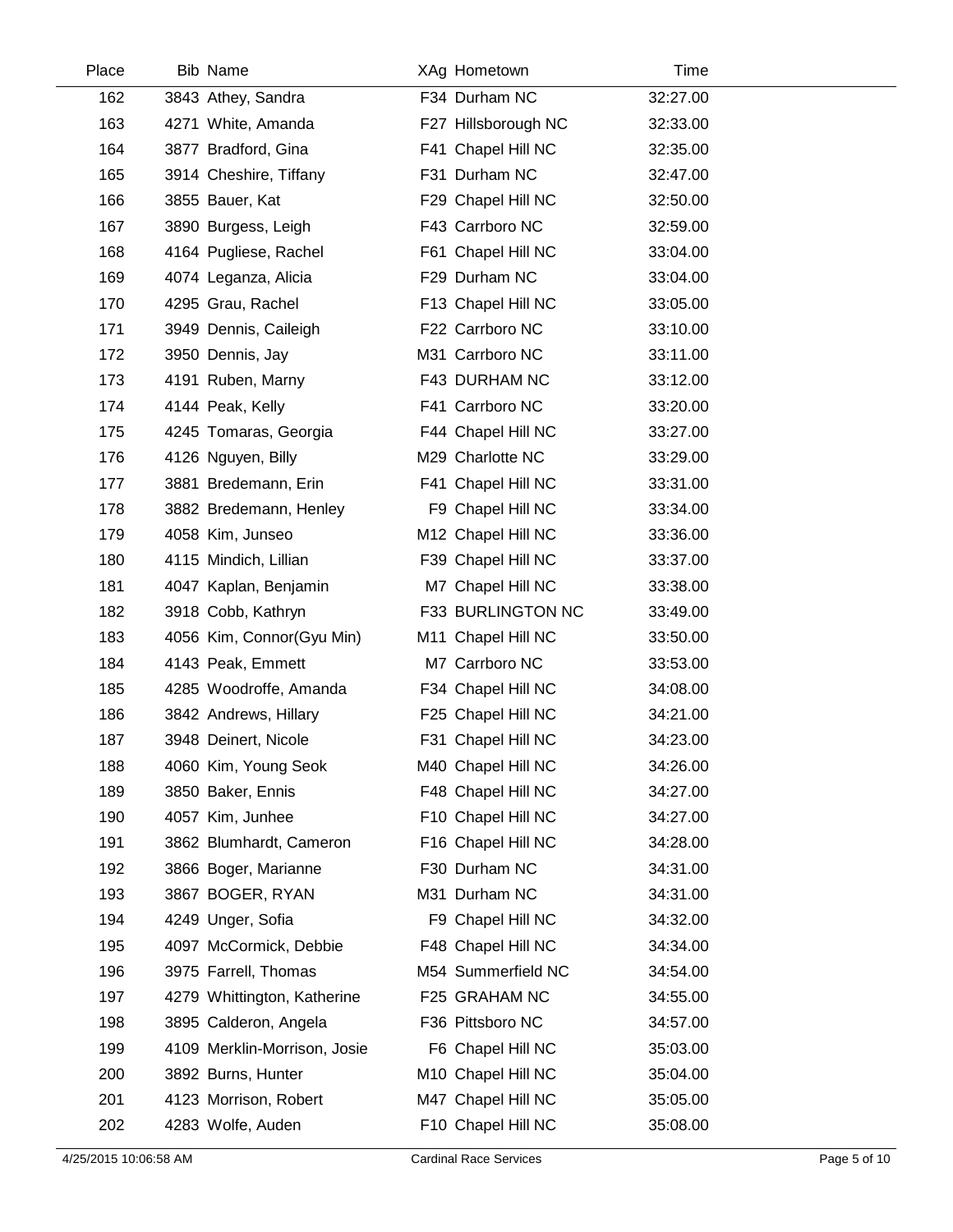| Place | <b>Bib Name</b>          | XAg Hometown        | Time     |  |
|-------|--------------------------|---------------------|----------|--|
| 203   | 4254 VanLear, Sara       | F30 Chapel Hill NC  | 35:08.00 |  |
| 204   | 4274 white, jennifer     | F41 Chapel Hill NC  | 35:10.00 |  |
| 205   | 4313 Tatsumi, Kohei      | M38 Chapel Hill NC  | 35:12.00 |  |
| 206   | 3974 Farrell, Marie      | F27 Summerfield NC  | 35:15.00 |  |
| 207   | 3861 Bittner, Jamie      | F37 Durham NC       | 35:15.00 |  |
| 208   | 3976 Farrell, Veronica   | F54 Summerfield NC  | 35:16.00 |  |
| 209   | 4196 Sauls, Leah         | F37 Durham NC       | 35:22.00 |  |
| 210   | 4201 Schulz, Laura       | F27 Durham NC       | 35:26.00 |  |
| 211   | 4117 minogue, valerie    | F53 Chapel Hill NC  | 35:30.00 |  |
| 212   | 4139 Parent, Taron       | F25 Raleigh NC      | 35:30.00 |  |
| 213   | 4306 Pickrell, Aaron     | M38 Chapel Hill NC  | 35:35.00 |  |
| 214   | 4307 Pickrell, Elena     | F9 Chapel Hill NC   | 35:36.00 |  |
| 215   | 4277 White, Taylor       | F10 Chapel Hill NC  | 35:37.00 |  |
| 216   | 4246 Tracy, Amanda       | F34 Durham NC       | 35:45.00 |  |
| 217   | 4180 Rice, Samantha      | F10 Chapel Hill NC  | 35:45.00 |  |
| 218   | 4166 Ralston, Joshua     | M35 Hillsborough NC | 35:50.00 |  |
| 219   | 4088 Macmillan, Laural   | F57 Chapel Hill NC  | 35:52.00 |  |
| 220   | 3990 Fritzo, Jerri       | f59 Chapel Hill NC  | 36:10.00 |  |
| 221   | 3896 Calhoun, Lara       | F9 Chapel Hill NC   | 36:13.00 |  |
| 222   | 3897 Calhoun Jr, Ted     | M50 Chapel Hill NC  | 36:14.00 |  |
| 223   | 4040 jewitt, scott       | m35 Hillsborough NC | 36:23.00 |  |
| 224   | 4004 Gollnick, Maryellen | F49 BURLINGTON NC   | 36:23.00 |  |
| 225   | 4157 Post, Charlotts     | F49 Chapel Hill NC  | 36:24.00 |  |
| 226   | 4017 Hauf, Brenda        | F46 Chapel Hill NC  | 36:25.00 |  |
| 227   | 4032 Hunter, Felix       | M5 Chapel Hill NC   | 36:31.00 |  |
| 228   | 4068 Kulikowski, Danka   | F35 Durham NC       | 36:32.00 |  |
| 229   | 4033 Hunter, Kym         | F32 Chapel Hill NC  | 36:32.00 |  |
| 230   | 4297 Grine, Hazel        | F8 Chapel Hill NC   | 36:38.00 |  |
| 231   | 4311 Stegman, Karen      | F45 Chapel Hill NC  | 36:40.00 |  |
| 232   | 4204 Sharp, Lily         | F10 Chapel Hill NC  | 36:46.00 |  |
| 233   | 4118 Moracco, Geneva     | F10 Chapel Hill NC  | 36:47.00 |  |
| 234   | 3917 Coan, Christin      | F42 Chapel Hill NC  | 36:48.00 |  |
| 235   | 4147 Pet wah, Dah        | F14 Chapel Hill NC  | 37:06.00 |  |
| 236   | 4087 Lwae, Paw Eh        | F13 Chapel Hill NC  | 37:09.00 |  |
| 237   | 3893 Butler, Dara        | F49 Raleigh NC      | 37:17.00 |  |
| 238   | 3849 Baker, Dennis       | M47 Chapel Hill NC  | 37:20.00 |  |
| 239   | 4284 Wood, Michelle      | F44 Chapel Hill NC  | 37:32.00 |  |
| 240   | 4029 Htoo, April         | F13 Chapel Hill NC  | 37:36.00 |  |
| 241   | 4198 Say, Paw            | F13 Chapel Hill NC  | 37:37.00 |  |
| 242   | 3999 Gay Paw, Bo Sho     | F12 Chapel Hill NC  | 37:51.00 |  |
| 243   | 4054 Khadka, Natasha     | F31 Durham NC       | 37:54.00 |  |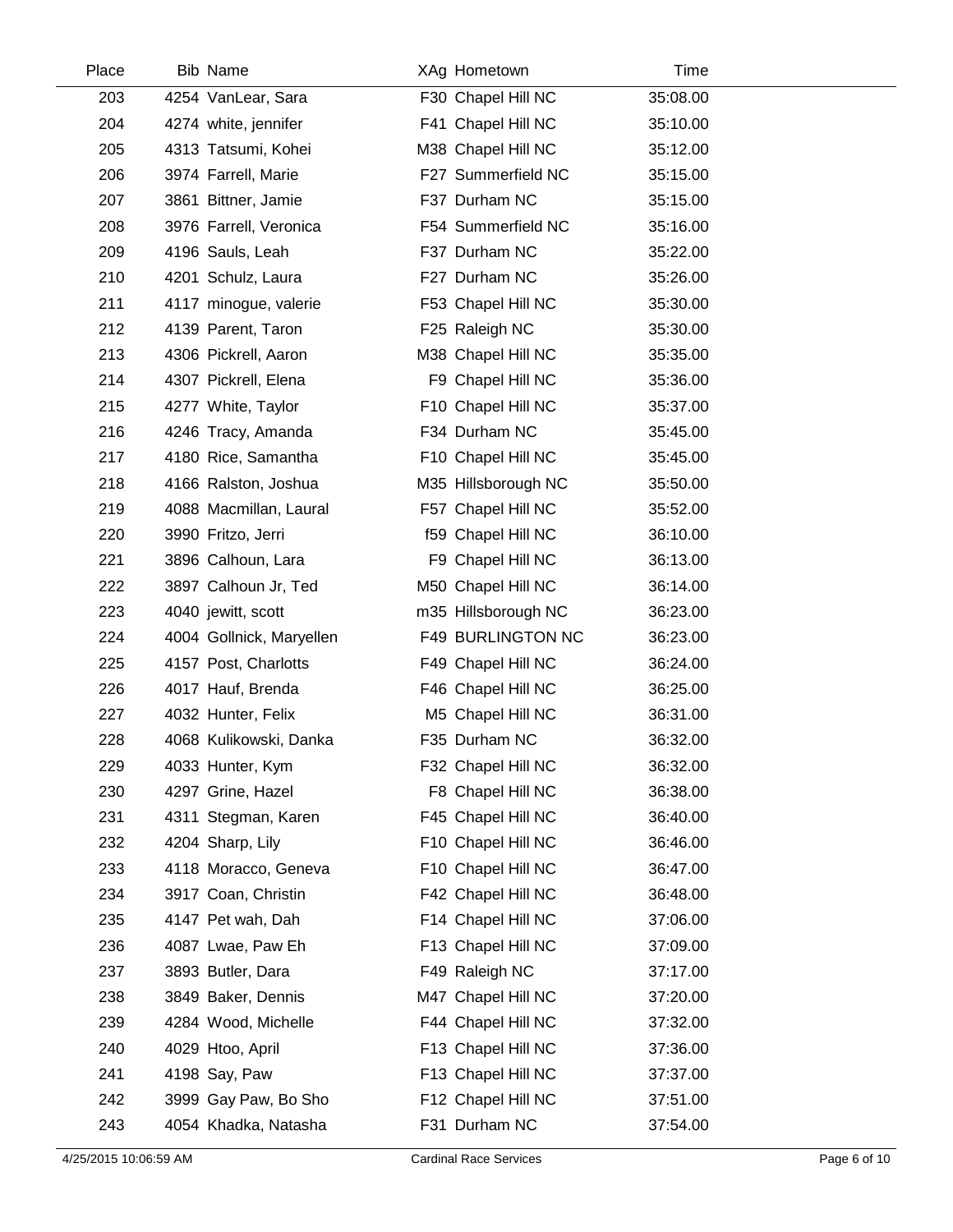| Place | <b>Bib Name</b>          |     | XAg Hometown        | Time     |  |
|-------|--------------------------|-----|---------------------|----------|--|
| 244   | 3903 Cardona, Adam       |     | M11 Chapel Hill NC  | 37:57.00 |  |
| 245   | 4076 Lempart, Paula      |     | F47 Chapel Hill NC  | 38:00.00 |  |
| 246   | 3557 Christie, Ericka    |     | F34 Durham NC       | 38:13.00 |  |
| 247   | 3870 Bomba, Kathleen     |     | F60 Chapel Hill NC  | 38:18.00 |  |
| 248   | 4251 Uzun, Sibel         |     | F31 Chapel Hill NC  | 38:27.00 |  |
| 249   | 4001 Gibson, Lyndsey     |     | F31 Durham NC       | 39:06.00 |  |
| 250   | 3912 Cauthren, Jamison   |     | F30 Durham NC       | 39:09.00 |  |
| 251   | 4000 Gibson, Christopher |     | M30 Durham NC       | 39:11.00 |  |
| 252   | 4080 Lippy, Jeff         |     | M51 Mebane NC       | 39:13.00 |  |
| 253   | 4079 Lippy, Christine    |     | F47 Mebane NC       | 39:16.00 |  |
| 254   | 4282 Wilmoth, Silas      |     | M6 Chapel Hill NC   | 39:16.00 |  |
| 255   | 4262 Walsh, Catherine    |     | F38 Chapel Hill NC  | 39:17.00 |  |
| 256   | 3847 Badruddin, sherose  |     | F31 Carrboro NC     | 39:18.00 |  |
| 257   | 3839 Althouse, Linda     |     | F49 Chapel Hill NC  | 39:19.00 |  |
| 258   | 4219 Smith, LaShonna     |     | F29 Durham NC       | 39:20.00 |  |
| 259   | 3553 Johnson, Meg        | F33 |                     | 39:21.00 |  |
| 260   | 4119 Morioka, Ema        |     | F11 Chapel Hill NC  | 39:23.00 |  |
| 261   | 4137 Palmer, Cate        |     | F8 Chapel Hill NC   | 39:25.00 |  |
| 262   | 4136 Palmer, Bob         |     | M40 Chapel Hill NC  | 39:26.00 |  |
| 263   | 4202 Seow, Susin         |     | F40 Chapel Hill NC  | 39:28.00 |  |
| 264   | 3860 Billy, Tricia       |     | F45 Chapel Hill NC  | 39:31.00 |  |
| 265   | 4294 Grau, Amy           |     | F45 Chapel Hill NC  | 39:31.00 |  |
| 266   | 4181 Rice, Tamara        |     | F42 Chapel Hill NC  | 39:33.00 |  |
| 267   | 3909 Castaneda, Gladis   |     | F57 Chapel Hill NC  | 39:39.00 |  |
| 268   | 4172 Rawls, Terry        |     | M62 Pomaria SC      | 39:42.00 |  |
| 269   | 4281 willis, stephanie   |     | F65 Chapel Hill NC  | 39:49.00 |  |
| 270   | 3854 Battista, Chiara    |     | F9 Chapel Hill NC   | 40:04.00 |  |
| 271   | 4113 Miller, Eliza       |     | F9 Chapel Hill NC   | 40:04.00 |  |
| 272   | 4149 Platts-Mills, Ian   |     | M7 Chapel Hill NC   | 40:09.00 |  |
| 273   | 4114 Miller, Mark        |     | M50 Chapel Hill NC  | 40:10.00 |  |
| 274   | 4151 Platts-Mills, Tim   |     | m40 Chapel Hill NC  | 40:14.00 |  |
| 275   | 4061 Kimberly, Reilly    |     | F13 Chapel Hill NC  | 40:15.00 |  |
| 276   | 3564 Dwonio, Ella        | F11 |                     | 40:16.00 |  |
| 277   | 4300 Huerta, Damaris     |     | F11 Chapel Hill NC  | 40:17.00 |  |
| 278   | 4025 Hodges, Amanda      |     | F30 Durham NC       | 40:20.00 |  |
| 279   | 4314 Tatsumi, Sakura     |     | F8 Chapel Hill NC   | 40:22.00 |  |
| 280   | 3563 Kimberly, Susan     | F45 |                     | 40:22.00 |  |
| 281   | 4315 Tatsumi, Taeko      |     | F48 Chapel Hill NC  | 40:24.00 |  |
| 282   | 4208 Simmons, Kirsten    |     | F44 Hillsborough NC | 40:24.00 |  |
| 283   | 4153 Platz, Max          |     | M10 Chapel Hill NC  | 40:28.00 |  |
| 284   | 4154 Platz, Pete         |     | M46 Carrboro NC     | 40:33.00 |  |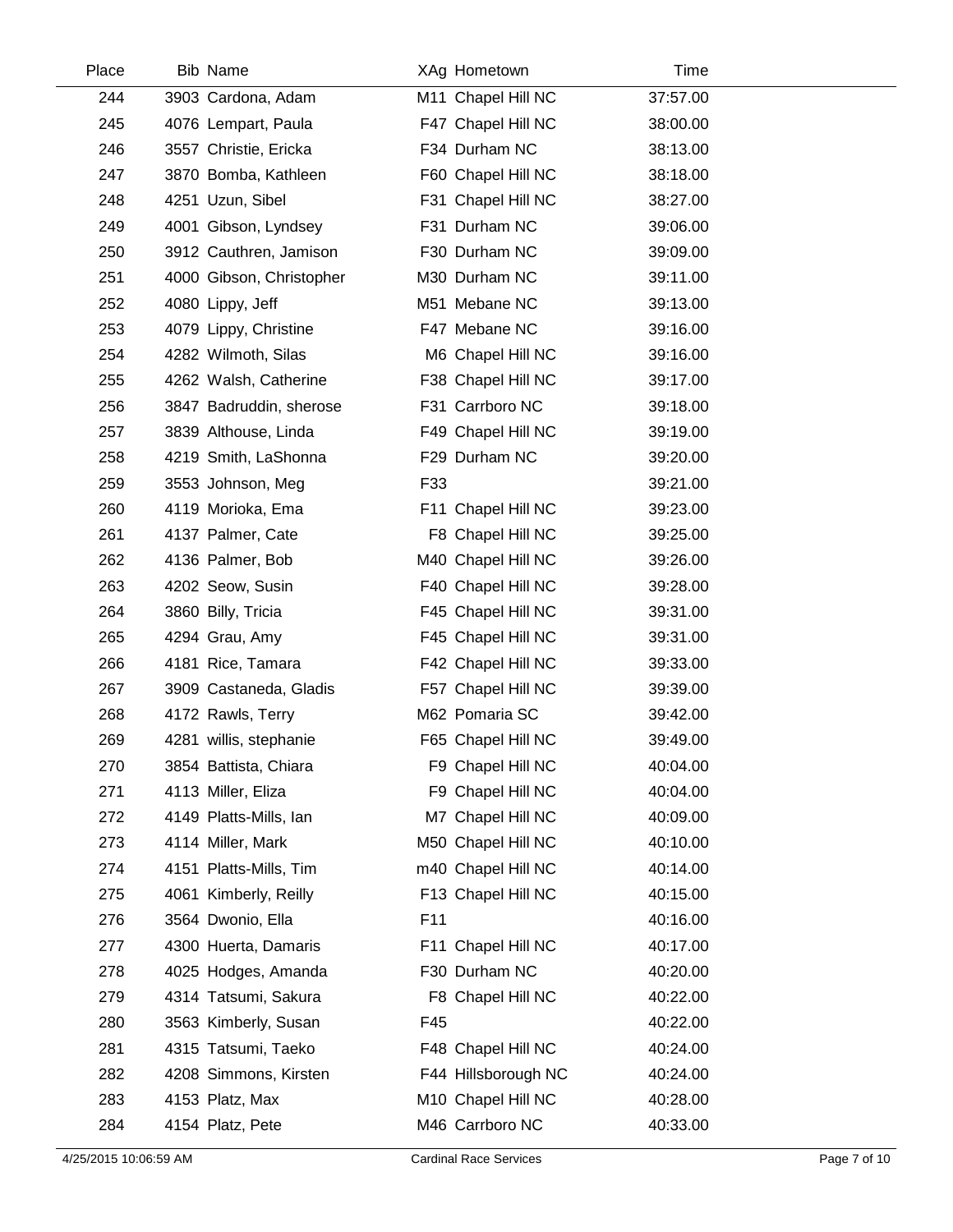| Place | <b>Bib Name</b>           | XAg Hometown       | Time     |  |
|-------|---------------------------|--------------------|----------|--|
| 285   | 4174 Reitz, John          | M44 Chapel Hill NC | 40:34.00 |  |
| 286   | 4195 Sasscer, Amy         | F31 Pittsboro NC   | 40:37.00 |  |
| 287   | 4071 Lane, Isabella       | F12 Durham NC      | 40:38.00 |  |
| 288   | 4250 Unger, Stella        | F7 Chapel Hill NC  | 40:40.00 |  |
| 289   | 4248 Unger, Fabiula       | F38 Chapel Hill NC | 40:41.00 |  |
| 290   | 4085 Lujan, Nan           | F34 Chapel Hill NC | 40:45.00 |  |
| 291   | 4194 Sanchez-Lane, Gloria | F42 Durham NC      | 40:46.00 |  |
| 292   | 4038 Jaimes, Leslie       | F10 Chapel Hill NC | 40:48.00 |  |
| 293   | 3943 Davis, Leisha        | F50 Chapel Hill NC | 40:52.00 |  |
| 294   | 4037 Isenstein, Arin      | F36 Chapel Hill NC | 40:58.00 |  |
| 295   | 4150 Platts-Mills, Leah   | M5 Chapel Hill NC  | 40:59.00 |  |
| 296   | 4156 Porter, Amy          | F50 GRAHAM NC      | 41:07.00 |  |
| 297   | 4069 La La, Paw           | F14 Chapel Hill NC | 41:09.00 |  |
| 298   | 3876 Bradford, Daniel     | M44 Chapel Hill NC | 41:12.00 |  |
| 299   | 3874 Bradford, Anna       | F10 Chapel Hill NC | 41:13.00 |  |
| 300   | 3875 Bradford, Clara      | F8 Chapel Hill NC  | 41:15.00 |  |
| 301   | 3965 Edwards, Terrina     | F55 Chapel Hill NC | 41:22.00 |  |
| 302   | 4044 Jones, Keneisha      | F29 Durham NC      | 41:25.00 |  |
| 303   | 4267 Weathington, Meilin  | F11 Chapel Hill NC | 41:29.00 |  |
| 304   | 3972 eskenazi, patricia   | F11 Chapel Hill NC | 41:35.00 |  |
| 305   | 4224 Spring, Maevelyn     | F9 Carrboro NC     | 41:46.00 |  |
| 306   | 4223 Spring, Jennifer     | F47 Carrboro NC    | 41:52.00 |  |
| 307   | 4303 Morales, Ariadna     | F11 Chapel Hill NC | 41:53.00 |  |
| 308   | 3937 Dais, Jaslin         | F26 Chapel Hill NC | 41:54.00 |  |
| 309   | 3971 Eskenazi, Daniel     | M52 Chapel Hill NC | 41:54.00 |  |
| 310   | 3973 Farcas, Simona       | F45 Chapel Hill NC | 41:55.00 |  |
| 311   | 4259 Vongchucherd, Eve    | F24 Chapel Hill NC | 41:58.00 |  |
| 312   | 4217 Smith, Daniel        | M7 Chapel Hill NC  | 42:01.00 |  |
| 313   | 4220 Smith, Richard       | M62 Chapel Hill NC | 42:02.00 |  |
| 314   | 3923 Coleman, Sharla      | F52 Chapel Hill NC | 42:04.00 |  |
| 315   | 3947 DeFir, Mary          | F55 Chapel Hill NC | 42:17.00 |  |
| 316   | 4280 Williams, John       | M57 Chapel Hill NC | 42:18.00 |  |
| 317   | 4203 Sharp, Isabel        | F12 Chapel Hill NC | 42:19.00 |  |
| 318   | 4298 Grine, Wyatt         | M6 Chapel Hill NC  | 42:21.00 |  |
| 319   | 4241 Stratton, Leigh      | F25 Chapel Hill NC | 42:29.00 |  |
| 320   | 4030 Huggins, Ben         | M7 Chapel Hill NC  | 42:31.00 |  |
| 321   | 4205 Sharp, Michael       | M47 Chapel Hill NC | 42:32.00 |  |
| 322   | 4031 Huggins, Lisa        | F38 Chapel Hill NC | 42:32.00 |  |
| 323   | 3562 Koshy, Angel         | F <sub>12</sub>    | 42:46.00 |  |
| 324   | 4170 Rawls, Marilyn       | F59 Pomaria SC     | 43:06.00 |  |
| 325   | 4106 Meredith, Marne      | F45 Chapel Hill NC | 43:08.00 |  |
|       |                           |                    |          |  |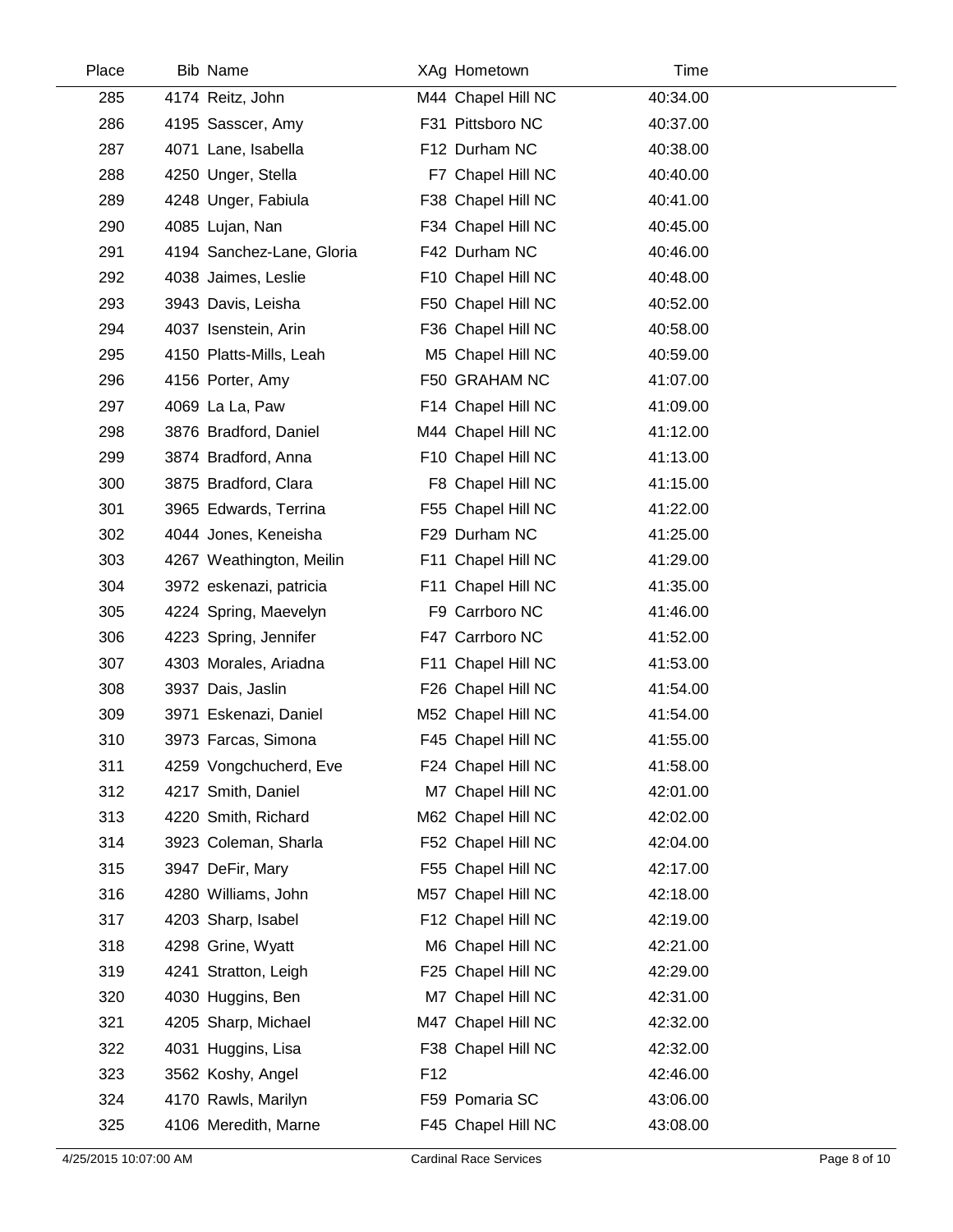| Place | <b>Bib Name</b>              |                 | XAg Hometown        | Time     |  |
|-------|------------------------------|-----------------|---------------------|----------|--|
| 326   | 4108 Meredith-Andrews, Sadie |                 | F11 Chapel Hill NC  | 43:09.00 |  |
| 327   | 3904 Cardona, Andrew         |                 | M11 Chapel Hill NC  | 43:10.00 |  |
| 328   | 3905 Cardona, Danielle       |                 | F44 Chapel Hill NC  | 43:11.00 |  |
| 329   | 3997 Gatimu, Ken             |                 | M6 Chapel Hill NC   | 43:33.00 |  |
| 330   | 4253 VanHooser, Kara         |                 | F49 Snow Camp NC    | 43:50.00 |  |
| 331   | 4178 Reynolds, Melanie       |                 | F42 Chapel Hill NC  | 44:35.00 |  |
| 332   | 4176 Reynolds, Brooke        |                 | F7 Chapel Hill NC   | 44:36.00 |  |
| 333   | 4261 Walker, Nicole          |                 | F35 Haw River NC    | 44:39.00 |  |
| 334   | 4260 Walker, Bryan           |                 | M46 Haw River NC    | 44:40.00 |  |
| 335   | 4128 Nohe, James             |                 | M50 Durham NC       | 44:55.00 |  |
| 336   | 4146 Perone, Kristen         |                 | F47 Chapel Hill NC  | 44:56.00 |  |
| 337   | 3995 Gatimu, Dan             |                 | M4 Chapel Hill NC   | 45:12.00 |  |
| 338   | 3996 Gatimu, Hikari          |                 | F39 Chapel Hill NC  | 45:13.00 |  |
| 339   | 3901 Campbell, Rosie         |                 | F7 Chapel Hill NC   | 45:59.00 |  |
| 340   | 3898 Campbell, Flynn         |                 | M5 Chapel Hill NC   | 46:14.00 |  |
| 341   | 3899 Campbell, Nicholas      |                 | M39 Chapel Hill NC  | 46:15.00 |  |
| 342   | 3902 Campbell, Vicky         |                 | F39 Chapel Hill NC  | 46:16.00 |  |
| 343   | 4165 Radzik, Jennifer        |                 | F30 Raleigh NC      | 46:16.00 |  |
| 344   | 4197 sawyer, riley           |                 | F9 Chapel Hill NC   | 46:28.00 |  |
| 345   | 4301 Lane, Alyssa            |                 | F9 Chapel Hill NC   | 46:31.00 |  |
| 346   | 4099 McElwee, Chelsey        |                 | F25 Carrboro NC     | 46:34.00 |  |
| 347   | 4131 Norwood, Phyllis        |                 | F53 GRAHAM NC       | 47:17.00 |  |
| 348   | 4140 Parker, Christine       |                 | F43 Durham NC       | 47:18.00 |  |
| 349   | 3968 Elsenrath, Brandy       |                 | F39 BURLINGTON NC   | 47:34.00 |  |
| 350   | 3967 Elsenrath, Al           |                 | M62 GRAHAM NC       | 47:34.00 |  |
| 351   | 4084 Lopez, Maria            |                 | F48 Carrboro NC     | 48:05.00 |  |
| 352   | 4011 Grisalena, Ruben        |                 | M43 Carrboro NC     | 48:06.00 |  |
| 353   | 3958 Dowdy, Takita           |                 | F29 Durham NC       | 48:25.00 |  |
| 354   | 3559 Bernad, Ana             | F <sub>51</sub> |                     | 50:03.00 |  |
| 355   | 4221 Soto, Linda             |                 | F46 Carrboro NC     | 50:04.00 |  |
| 356   | 4167 Ralston, Norma          |                 | F33 Hillsborough NC | 50:11.00 |  |
| 357   | 4065 Kohout, Rose            |                 | F9 Carrboro NC      | 50:28.00 |  |
| 358   | 4312 Suitt, Daijah           |                 | F8 Chapel Hill NC   | 50:31.00 |  |
| 359   | 4063 Kohout, Lilly           |                 | F9 Carrboro NC      | 50:32.00 |  |
| 360   | 4199 Sayag, Natalie          |                 | F25 Durham NC       | 50:33.00 |  |
| 361   | 4064 kohout, Melissa         |                 | F49 Carrboro NC     | 50:55.00 |  |
| 362   | 4090 Malik, LuAnn            |                 | F57 Chapel Hill NC  | 51:36.00 |  |
| 363   | 3915 Chism, April            |                 | F10 Carrboro NC     | 51:58.00 |  |
| 364   | 4310 Scurlock, Mahala        |                 | F12 Chapel Hill NC  | 52:05.00 |  |
| 365   | 4210 Sirera, Carolyn         |                 | F52 Greensboro NC   | 52:06.00 |  |
| 366   | 4009 Greto, Samantha         |                 | F25 Mebane NC       | 52:12.00 |  |